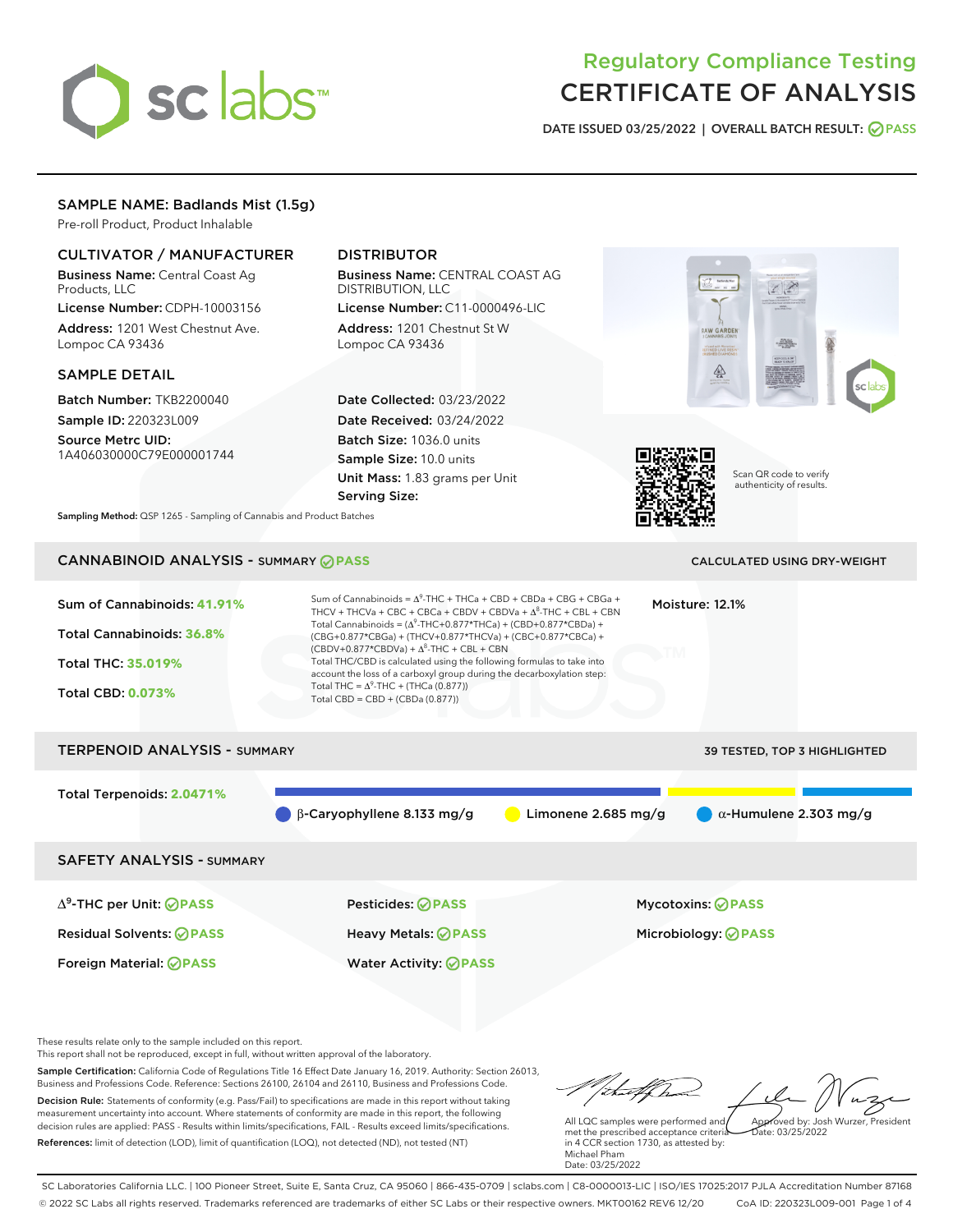



BADLANDS MIST (1.5G) | DATE ISSUED 03/25/2022 | OVERALL BATCH RESULT: **O PASS** 

#### CANNABINOID TEST RESULTS - 03/24/2022 2 PASS

Tested by high-performance liquid chromatography with diode-array detection (HPLC-DAD). Calculated using Dry-Weight. **Method:** QSP 1157 - Analysis of Cannabinoids by HPLC-DAD

#### TOTAL CANNABINOIDS: **36.8%**

Total Cannabinoids (Total THC) + (Total CBD) + (Total CBG) + (Total THCV) + (Total CBC) +  $(Total CBDV) +  $\Delta^8$ -THC + CBL + CBN$ 

TOTAL THC: **35.019%** Total THC (Δ<sup>9</sup>-THC+0.877\*THCa)

TOTAL CBD: **0.073%** Total CBD (CBD+0.877\*CBDa)

TOTAL CBG: 1.2% Total CBG (CBG+0.877\*CBGa)

TOTAL THCV: 0.133% Total THCV (THCV+0.877\*THCVa)

TOTAL CBC: 0.335% Total CBC (CBC+0.877\*CBCa)

TOTAL CBDV: ND Total CBDV (CBDV+0.877\*CBDVa)

| <b>COMPOUND</b>  | LOD/LOQ<br>(mg/g)          | <b>MEASUREMENT</b><br><b>UNCERTAINTY</b><br>(mg/g) | <b>RESULT</b><br>(mg/g) | <b>RESULT</b><br>(%) |
|------------------|----------------------------|----------------------------------------------------|-------------------------|----------------------|
| <b>THCa</b>      | 0.05 / 0.14                | ±7.020                                             | 399.31                  | 39.931               |
| <b>CBGa</b>      | 0.1 / 0.2                  | ±0.45                                              | 12.7                    | 1.27                 |
| <b>CBCa</b>      | 0.07/0.28                  | ±0.128                                             | 3.82                    | 0.382                |
| <b>THCVa</b>     | 0.07 / 0.20                | ±0.050                                             | 1.52                    | 0.152                |
| <b>CBG</b>       | 0.06/0.19                  | ±0.024                                             | 0.90                    | 0.090                |
| <b>CBDa</b>      | 0.02/0.19                  | ±0.017                                             | 0.83                    | 0.083                |
| $\Lambda^9$ -THC | 0.06 / 0.26                | N/A                                                | <b>ND</b>               | <b>ND</b>            |
| $\Lambda^8$ -THC | 0.1/0.4                    | N/A                                                | <b>ND</b>               | <b>ND</b>            |
| <b>THCV</b>      | 0.1 / 0.2                  | N/A                                                | <b>ND</b>               | <b>ND</b>            |
| <b>CBD</b>       | 0.07/0.29                  | N/A                                                | <b>ND</b>               | <b>ND</b>            |
| <b>CBDV</b>      | 0.04 / 0.15                | N/A                                                | <b>ND</b>               | <b>ND</b>            |
| <b>CBDVa</b>     | 0.03/0.53                  | N/A                                                | <b>ND</b>               | <b>ND</b>            |
| <b>CBL</b>       | 0.06 / 0.24                | N/A                                                | <b>ND</b>               | <b>ND</b>            |
| <b>CBN</b>       | 0.1 / 0.3                  | N/A                                                | <b>ND</b>               | <b>ND</b>            |
| <b>CBC</b>       | 0.2 / 0.5                  | N/A                                                | <b>ND</b>               | <b>ND</b>            |
|                  | <b>SUM OF CANNABINOIDS</b> |                                                    | 419.1 mg/g              | 41.91%               |

#### **UNIT MASS: 1.83 grams per Unit**

| $\Delta^9$ -THC per Unit              | 1100 per-package limit | <b>ND</b>      | <b>PASS</b> |
|---------------------------------------|------------------------|----------------|-------------|
| <b>Total THC per Unit</b>             |                        | 640.85 mg/unit |             |
| <b>CBD per Unit</b>                   |                        | <b>ND</b>      |             |
| <b>Total CBD per Unit</b>             |                        | $1.34$ mg/unit |             |
| Sum of Cannabinoids<br>per Unit       |                        | 767.0 mg/unit  |             |
| <b>Total Cannabinoids</b><br>per Unit |                        | 672.8 mg/unit  |             |

#### **MOISTURE TEST RESULT**

12.1% Tested 03/24/2022 Method: QSP 1224 - Loss on Drying (Moisture)

#### TERPENOID TEST RESULTS - 03/25/2022

Terpene analysis utilizing gas chromatography-flame ionization detection (GC-FID). **Method:** QSP 1192 - Analysis of Terpenoids by GC-FID

| <b>COMPOUND</b>           | LOD/LOQ<br>(mg/g) | <b>MEASUREMENT</b><br><b>UNCERTAINTY</b><br>(mg/g) | <b>RESULT</b><br>(mg/g)                         | <b>RESULT</b><br>$(\%)$ |
|---------------------------|-------------------|----------------------------------------------------|-------------------------------------------------|-------------------------|
| β-Caryophyllene           | 0.004 / 0.012     | ±0.2253                                            | 8.133                                           | 0.8133                  |
| Limonene                  | 0.005 / 0.016     | ±0.0298                                            | 2.685                                           | 0.2685                  |
| $\alpha$ -Humulene        | 0.009/0.029       | ±0.0576                                            | 2.303                                           | 0.2303                  |
| <b>Myrcene</b>            | 0.008 / 0.025     | ±0.0182                                            | 1.820                                           | 0.1820                  |
| trans- $\beta$ -Farnesene | 0.008 / 0.025     | ±0.0487                                            | 1.764                                           | 0.1764                  |
| Linalool                  | 0.009 / 0.032     | ±0.0389                                            | 1.314                                           | 0.1314                  |
| Terpineol                 | 0.009 / 0.031     | ±0.0233                                            | 0.488                                           | 0.0488                  |
| Fenchol                   | 0.010 / 0.034     | ±0.0141                                            | 0.468                                           | 0.0468                  |
| $\beta$ -Pinene           | 0.004 / 0.014     | ±0.0026                                            | 0.293                                           | 0.0293                  |
| Nerolidol                 | 0.006 / 0.019     | ±0.0113                                            | 0.231                                           | 0.0231                  |
| β-Ocimene                 | 0.006 / 0.020     | ±0.0054                                            | 0.214                                           | 0.0214                  |
| <b>Terpinolene</b>        | 0.008 / 0.026     | ±0.0033                                            | 0.205                                           | 0.0205                  |
| $\alpha$ -Pinene          | 0.005 / 0.017     | ±0.0010                                            | 0.150                                           | 0.0150                  |
| Caryophyllene<br>Oxide    | 0.010 / 0.033     | ±0.0054                                            | 0.150                                           | 0.0150                  |
| <b>Borneol</b>            | 0.005 / 0.016     | ±0.0036                                            | 0.111                                           | 0.0111                  |
| Fenchone                  | 0.009 / 0.028     | ±0.0012                                            | 0.055                                           | 0.0055                  |
| Camphene                  | 0.005 / 0.015     | ±0.0003                                            | 0.033                                           | 0.0033                  |
| Geraniol                  | 0.002 / 0.007     | ±0.0011                                            | 0.033                                           | 0.0033                  |
| Citronellol               | 0.003 / 0.010     | ±0.0008                                            | 0.021                                           | 0.0021                  |
| Eucalyptol                | 0.006 / 0.018     | N/A                                                | <loq< th=""><th><loq< th=""></loq<></th></loq<> | <loq< th=""></loq<>     |
| $\gamma$ -Terpinene       | 0.006 / 0.018     | N/A                                                | <loq< th=""><th><loq< th=""></loq<></th></loq<> | <loq< th=""></loq<>     |
| Sabinene Hydrate          | 0.006 / 0.022     | N/A                                                | <loq< th=""><th><loq< th=""></loq<></th></loq<> | <loq< th=""></loq<>     |
| Nerol                     | 0.003 / 0.011     | N/A                                                | <loq< th=""><th><loq< th=""></loq<></th></loq<> | <loq< th=""></loq<>     |
| Guaiol                    | 0.009 / 0.030     | N/A                                                | <loq< th=""><th><loq< th=""></loq<></th></loq<> | <loq< th=""></loq<>     |
| Sabinene                  | 0.004 / 0.014     | N/A                                                | <b>ND</b>                                       | <b>ND</b>               |
| $\alpha$ -Phellandrene    | 0.006 / 0.020     | N/A                                                | <b>ND</b>                                       | <b>ND</b>               |
| $\Delta^3$ -Carene        | 0.005 / 0.018     | N/A                                                | ND                                              | <b>ND</b>               |
| $\alpha$ -Terpinene       | 0.005 / 0.017     | N/A                                                | <b>ND</b>                                       | <b>ND</b>               |
| p-Cymene                  | 0.005 / 0.016     | N/A                                                | ND                                              | <b>ND</b>               |
| Isopulegol                | 0.005 / 0.016     | N/A                                                | <b>ND</b>                                       | <b>ND</b>               |
| Camphor                   | 0.006 / 0.019     | N/A                                                | ND                                              | <b>ND</b>               |
| Isoborneol                | 0.004 / 0.012     | N/A                                                | ND                                              | ND                      |
| Menthol                   | 0.008 / 0.025     | N/A                                                | <b>ND</b>                                       | <b>ND</b>               |
| Pulegone                  | 0.003 / 0.011     | N/A                                                | <b>ND</b>                                       | <b>ND</b>               |
| <b>Geranyl Acetate</b>    | 0.004 / 0.014     | N/A                                                | ND                                              | ND                      |
| $\alpha$ -Cedrene         | 0.005 / 0.016     | N/A                                                | ND                                              | ND                      |
| Valencene                 | 0.009 / 0.030     | N/A                                                | <b>ND</b>                                       | ND                      |
| Cedrol                    | 0.008 / 0.027     | N/A                                                | ND                                              | ND                      |
| $\alpha$ -Bisabolol       | 0.008 / 0.026     | N/A                                                | ND                                              | <b>ND</b>               |
| <b>TOTAL TERPENOIDS</b>   |                   |                                                    | 20.471 mg/g                                     | 2.0471%                 |

SC Laboratories California LLC. | 100 Pioneer Street, Suite E, Santa Cruz, CA 95060 | 866-435-0709 | sclabs.com | C8-0000013-LIC | ISO/IES 17025:2017 PJLA Accreditation Number 87168 © 2022 SC Labs all rights reserved. Trademarks referenced are trademarks of either SC Labs or their respective owners. MKT00162 REV6 12/20 CoA ID: 220323L009-001 Page 2 of 4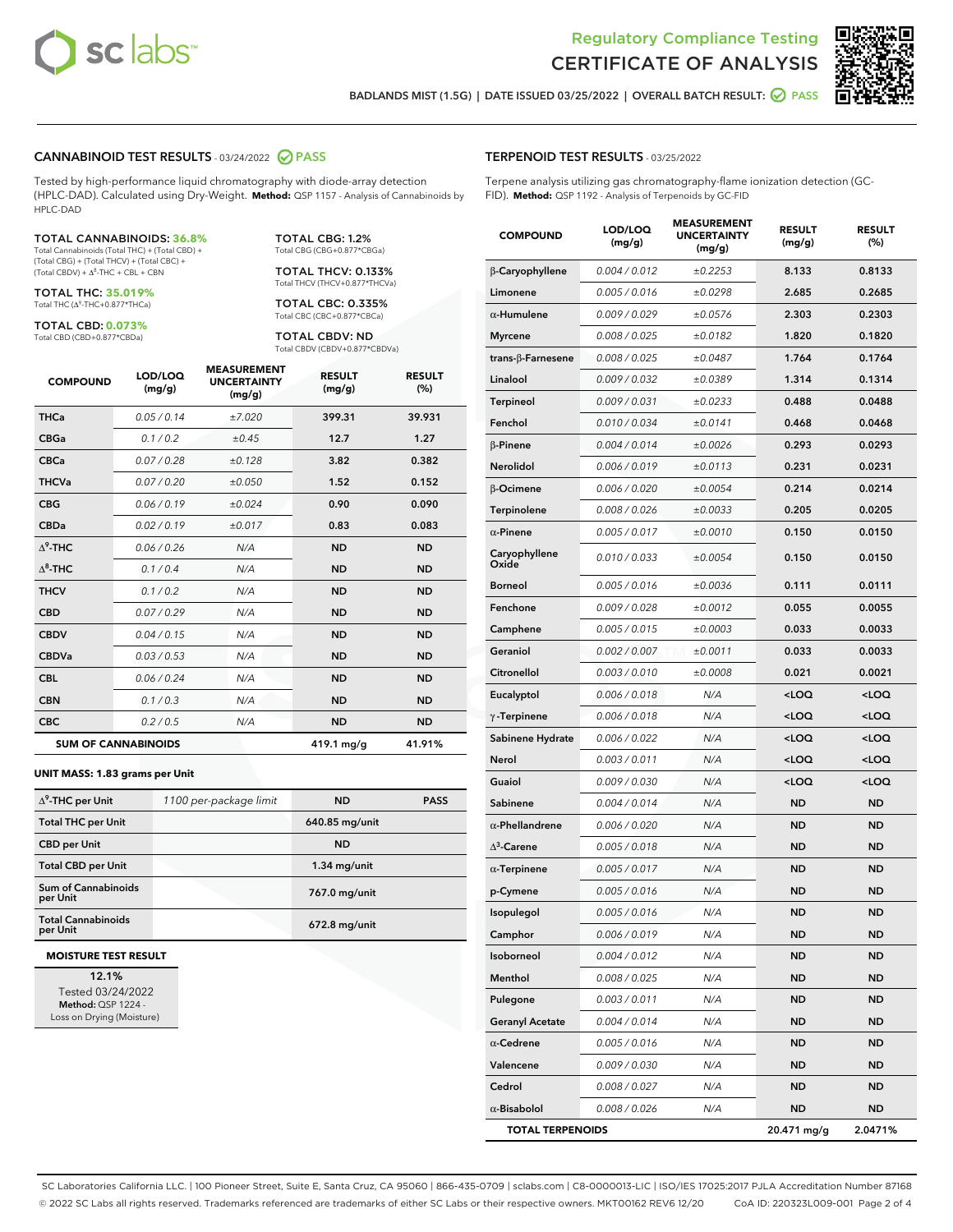



BADLANDS MIST (1.5G) | DATE ISSUED 03/25/2022 | OVERALL BATCH RESULT: @ PASS

# CATEGORY 1 PESTICIDE TEST RESULTS - 03/24/2022 2 PASS

Pesticide and plant growth regulator analysis utilizing high-performance liquid chromatography-mass spectrometry (HPLC-MS) or gas chromatography-mass spectrometry (GC-MS). \*GC-MS utilized where indicated. **Method:** QSP 1212 - Analysis of Pesticides and Mycotoxins by LC-MS or QSP 1213 - Analysis of Pesticides by GC-MS

| <b>COMPOUND</b>             | LOD/LOQ<br>$(\mu g/g)$ | <b>ACTION</b><br><b>LIMIT</b><br>$(\mu g/g)$ | <b>MEASUREMENT</b><br><b>UNCERTAINTY</b><br>$(\mu g/g)$ | <b>RESULT</b><br>$(\mu g/g)$ | <b>RESULT</b> |
|-----------------------------|------------------------|----------------------------------------------|---------------------------------------------------------|------------------------------|---------------|
| Aldicarb                    | 0.03 / 0.08            | $\ge$ LOD                                    | N/A                                                     | <b>ND</b>                    | <b>PASS</b>   |
| Carbofuran                  | 0.02 / 0.05            | $\ge$ LOD                                    | N/A                                                     | <b>ND</b>                    | <b>PASS</b>   |
| Chlordane*                  | 0.03 / 0.08            | $\geq$ LOD                                   | N/A                                                     | <b>ND</b>                    | <b>PASS</b>   |
| Chlorfenapyr*               | 0.03/0.10              | $\geq$ LOD                                   | N/A                                                     | <b>ND</b>                    | <b>PASS</b>   |
| Chlorpyrifos                | 0.02/0.06              | $>$ LOD                                      | N/A                                                     | <b>ND</b>                    | <b>PASS</b>   |
| Coumaphos                   | 0.02 / 0.07            | $\ge$ LOD                                    | N/A                                                     | <b>ND</b>                    | <b>PASS</b>   |
| Daminozide                  | 0.02 / 0.07            | $\ge$ LOD                                    | N/A                                                     | <b>ND</b>                    | <b>PASS</b>   |
| <b>Dichlorvos</b><br>(DDVP) | 0.03/0.09              | $>$ LOD                                      | N/A                                                     | <b>ND</b>                    | <b>PASS</b>   |
| <b>Dimethoate</b>           | 0.03 / 0.08            | $\ge$ LOD                                    | N/A                                                     | <b>ND</b>                    | <b>PASS</b>   |
| Ethoprophos                 | 0.03/0.10              | $\ge$ LOD                                    | N/A                                                     | <b>ND</b>                    | <b>PASS</b>   |
| Etofenprox                  | 0.02 / 0.06            | $\ge$ LOD                                    | N/A                                                     | <b>ND</b>                    | <b>PASS</b>   |
| Fenoxycarb                  | 0.03 / 0.08            | $>$ LOD                                      | N/A                                                     | <b>ND</b>                    | <b>PASS</b>   |
| Fipronil                    | 0.03 / 0.08            | $>$ LOD                                      | N/A                                                     | <b>ND</b>                    | <b>PASS</b>   |
| Imazalil                    | 0.02 / 0.06            | $>$ LOD                                      | N/A                                                     | <b>ND</b>                    | <b>PASS</b>   |
| <b>Methiocarb</b>           | 0.02 / 0.07            | $\ge$ LOD                                    | N/A                                                     | <b>ND</b>                    | <b>PASS</b>   |
| Parathion-methyl            | 0.03/0.10              | $\geq$ LOD                                   | N/A                                                     | <b>ND</b>                    | <b>PASS</b>   |
| <b>Mevinphos</b>            | 0.03/0.09              | $\ge$ LOD                                    | N/A                                                     | <b>ND</b>                    | <b>PASS</b>   |
| Paclobutrazol               | 0.02 / 0.05            | $\ge$ LOD                                    | N/A                                                     | <b>ND</b>                    | <b>PASS</b>   |
| Propoxur                    | 0.03/0.09              | $>$ LOD                                      | N/A                                                     | <b>ND</b>                    | <b>PASS</b>   |
| Spiroxamine                 | 0.03 / 0.08            | $>$ LOD                                      | N/A                                                     | <b>ND</b>                    | <b>PASS</b>   |
| Thiacloprid                 | 0.03/0.10              | $\geq$ LOD                                   | N/A                                                     | <b>ND</b>                    | <b>PASS</b>   |

# CATEGORY 2 PESTICIDE TEST RESULTS - 03/24/2022 2 PASS

| <b>COMPOUND</b>          | LOD/LOO<br>$(\mu g/g)$ | <b>ACTION</b><br><b>LIMIT</b><br>$(\mu g/g)$ | <b>MEASUREMENT</b><br><b>UNCERTAINTY</b><br>$(\mu g/g)$ | <b>RESULT</b><br>$(\mu g/g)$ | <b>RESULT</b> |  |
|--------------------------|------------------------|----------------------------------------------|---------------------------------------------------------|------------------------------|---------------|--|
| Abamectin                | 0.03/0.10              | 0.1                                          | N/A                                                     | <b>ND</b>                    | <b>PASS</b>   |  |
| Acephate                 | 0.02 / 0.07            | 0.1                                          | N/A                                                     | <b>ND</b>                    | <b>PASS</b>   |  |
| Acequinocyl              | 0.02/0.07              | 0.1                                          | N/A                                                     | <b>ND</b>                    | <b>PASS</b>   |  |
| Acetamiprid              | 0.02/0.05              | 0.1                                          | N/A                                                     | <b>ND</b>                    | <b>PASS</b>   |  |
| Azoxystrobin             | 0.02 / 0.07            | 0.1                                          | N/A                                                     | <b>ND</b>                    | <b>PASS</b>   |  |
| <b>Bifenazate</b>        | 0.01/0.04              | 0.1                                          | N/A                                                     | <b>ND</b>                    | <b>PASS</b>   |  |
| <b>Bifenthrin</b>        | 0.02/0.05              | 3                                            | N/A                                                     | <b>ND</b>                    | <b>PASS</b>   |  |
| <b>Boscalid</b>          | 0.03/0.09              | 0.1                                          | N/A                                                     | <b>ND</b>                    | <b>PASS</b>   |  |
| Captan                   | 0.19/0.57              | 0.7                                          | N/A                                                     | <b>ND</b>                    | <b>PASS</b>   |  |
| Carbaryl                 | 0.02/0.06              | 0.5                                          | N/A                                                     | <b>ND</b>                    | <b>PASS</b>   |  |
| Chlorantranilip-<br>role | 0.04/0.12              | 10                                           | N/A                                                     | <b>ND</b>                    | <b>PASS</b>   |  |
| Clofentezine             | 0.03/0.09              | 0.1                                          | N/A                                                     | <b>ND</b>                    | <b>PASS</b>   |  |

## CATEGORY 2 PESTICIDE TEST RESULTS - 03/24/2022 continued

| <b>COMPOUND</b>               | LOD/LOQ<br>(µg/g) | <b>ACTION</b><br><b>LIMIT</b><br>(µg/g) | <b>MEASUREMENT</b><br><b>UNCERTAINTY</b><br>$(\mu g/g)$ | <b>RESULT</b><br>(µg/g) | <b>RESULT</b> |
|-------------------------------|-------------------|-----------------------------------------|---------------------------------------------------------|-------------------------|---------------|
| Cyfluthrin                    | 0.12 / 0.38       | $\overline{c}$                          | N/A                                                     | <b>ND</b>               | <b>PASS</b>   |
| Cypermethrin                  | 0.11 / 0.32       | 1                                       | N/A                                                     | <b>ND</b>               | <b>PASS</b>   |
| <b>Diazinon</b>               | 0.02 / 0.05       | 0.1                                     | N/A                                                     | <b>ND</b>               | <b>PASS</b>   |
| Dimethomorph                  | 0.03 / 0.09       | $\overline{2}$                          | N/A                                                     | <b>ND</b>               | <b>PASS</b>   |
| Etoxazole                     | 0.02 / 0.06       | 0.1                                     | N/A                                                     | <b>ND</b>               | <b>PASS</b>   |
| Fenhexamid                    | 0.03 / 0.09       | 0.1                                     | N/A                                                     | <b>ND</b>               | <b>PASS</b>   |
| Fenpyroximate                 | 0.02 / 0.06       | 0.1                                     | N/A                                                     | <b>ND</b>               | <b>PASS</b>   |
| Flonicamid                    | 0.03 / 0.10       | 0.1                                     | N/A                                                     | <b>ND</b>               | <b>PASS</b>   |
| Fludioxonil                   | 0.03 / 0.10       | 0.1                                     | N/A                                                     | <b>ND</b>               | <b>PASS</b>   |
| Hexythiazox                   | 0.02 / 0.07       | 0.1                                     | N/A                                                     | <b>ND</b>               | <b>PASS</b>   |
| Imidacloprid                  | 0.04 / 0.11       | 5                                       | N/A                                                     | <b>ND</b>               | <b>PASS</b>   |
| Kresoxim-methyl               | 0.02 / 0.07       | 0.1                                     | N/A                                                     | <b>ND</b>               | <b>PASS</b>   |
| Malathion                     | 0.03 / 0.09       | 0.5                                     | N/A                                                     | <b>ND</b>               | <b>PASS</b>   |
| Metalaxyl                     | 0.02 / 0.07       | $\overline{c}$                          | N/A                                                     | <b>ND</b>               | <b>PASS</b>   |
| Methomyl                      | 0.03 / 0.10       | 1                                       | N/A                                                     | <b>ND</b>               | <b>PASS</b>   |
| Myclobutanil                  | 0.03 / 0.09       | 0.1                                     | N/A                                                     | <b>ND</b>               | <b>PASS</b>   |
| Naled                         | 0.02 / 0.07       | 0.1                                     | N/A                                                     | <b>ND</b>               | <b>PASS</b>   |
| Oxamyl                        | 0.04 / 0.11       | 0.5                                     | N/A                                                     | ND                      | <b>PASS</b>   |
| Pentachloronitro-<br>benzene* | 0.03 / 0.09       | 0.1                                     | N/A                                                     | <b>ND</b>               | <b>PASS</b>   |
| Permethrin                    | 0.04 / 0.12       | 0.5                                     | N/A                                                     | <b>ND</b>               | <b>PASS</b>   |
| Phosmet                       | 0.03 / 0.10       | 0.1                                     | N/A                                                     | <b>ND</b>               | <b>PASS</b>   |
| Piperonyl<br><b>Butoxide</b>  | 0.02 / 0.07       | 3                                       | N/A                                                     | <b>ND</b>               | <b>PASS</b>   |
| Prallethrin                   | 0.03 / 0.08       | 0.1                                     | N/A                                                     | <b>ND</b>               | <b>PASS</b>   |
| Propiconazole                 | 0.02 / 0.07       | 0.1                                     | N/A                                                     | <b>ND</b>               | <b>PASS</b>   |
| Pyrethrins                    | 0.04 / 0.12       | 0.5                                     | N/A                                                     | <b>ND</b>               | <b>PASS</b>   |
| Pyridaben                     | 0.02 / 0.07       | 0.1                                     | N/A                                                     | <b>ND</b>               | <b>PASS</b>   |
| Spinetoram                    | 0.02 / 0.07       | 0.1                                     | N/A                                                     | <b>ND</b>               | <b>PASS</b>   |
| Spinosad                      | 0.02 / 0.07       | 0.1                                     | N/A                                                     | <b>ND</b>               | <b>PASS</b>   |
| Spiromesifen                  | 0.02 / 0.05       | 0.1                                     | N/A                                                     | <b>ND</b>               | <b>PASS</b>   |
| Spirotetramat                 | 0.02 / 0.06       | 0.1                                     | N/A                                                     | <b>ND</b>               | <b>PASS</b>   |
| Tebuconazole                  | 0.02 / 0.07       | 0.1                                     | N/A                                                     | <b>ND</b>               | <b>PASS</b>   |
| Thiamethoxam                  | 0.03 / 0.10       | 5                                       | N/A                                                     | <b>ND</b>               | <b>PASS</b>   |
| Trifloxystrobin               | 0.03 / 0.08       | 0.1                                     | N/A                                                     | <b>ND</b>               | <b>PASS</b>   |

SC Laboratories California LLC. | 100 Pioneer Street, Suite E, Santa Cruz, CA 95060 | 866-435-0709 | sclabs.com | C8-0000013-LIC | ISO/IES 17025:2017 PJLA Accreditation Number 87168 © 2022 SC Labs all rights reserved. Trademarks referenced are trademarks of either SC Labs or their respective owners. MKT00162 REV6 12/20 CoA ID: 220323L009-001 Page 3 of 4